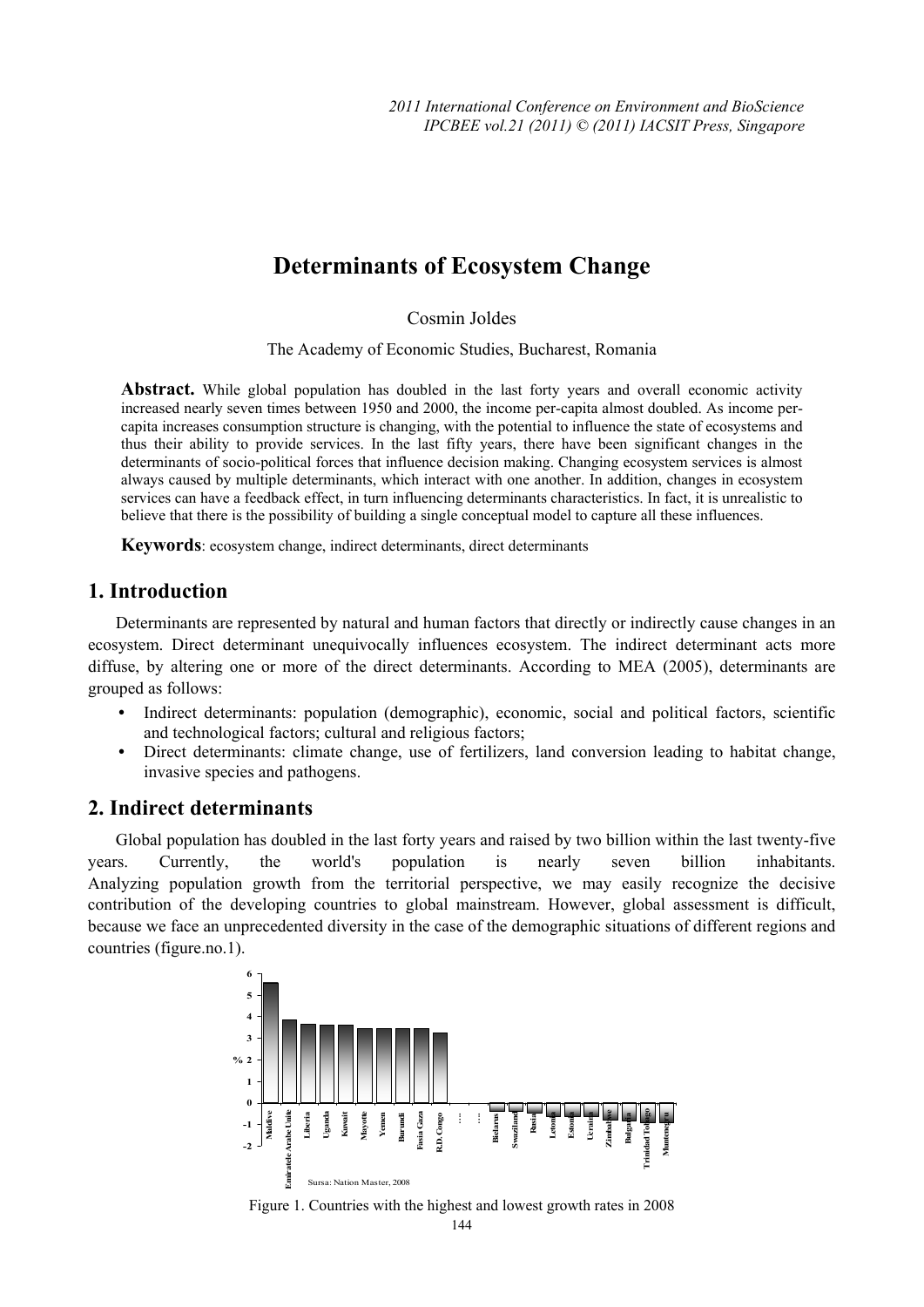Some developed countries still waiting significant increases of their population (e.g. USA), while developing countries such as China, North Korea and South Korea recorded a downward trend of their growth rate. Regarding the average structural trends, the overall trend is the increasing of urban population. Since 2007, the urban population exceeded the rural population [Bran, 2007]. On the other hand, cities occupy less than 3% of the land, indicating expansion of congested areas. Regional rates of urbanization vary widely. In countries with high income urban population reaches 70-80% of the total. In some developing countries - such as the Asian countries - rural population predominates, while in Latin America is 75% of the urban population. Global population growth is expected to raise before the end of the twenty-first century some 10 million inhabitants. Global population growth rate peaked in the 1960s and is currently 1.18% (Table No. 1).

| YEAR | <b>WORLD POPULATION (MILLION)</b> | <b>PERIOD</b> | <b>GROWTH RATE (%)</b> |
|------|-----------------------------------|---------------|------------------------|
| 1950 | 2 5 1 6                           |               |                        |
| 1955 | 2 7 5 1                           | 1950-1955     | 1,77                   |
| 1960 | 3 0 1 9                           | 1955-1960     | 1,80                   |
| 1965 | 3 3 3 4                           | 1960-1965     | 1,94                   |
| 1970 | 3 6 9 3                           | 1965-1970     | 2,02                   |
| 1975 | 4 0 7 6                           | 1970-1975     | 1,94                   |
| 1980 | 4 4 5 0                           | 1975-1980     | 1,77                   |
| 1985 | 4837                              | 1980-1985     | 1,76                   |
| 1990 | 5 2 4 6                           | 1985-1990     | 1,75                   |
| 1995 | 5 7 1 3                           | 1990-1995     | 1,54                   |
| 2000 | 6 1 1 5                           | 1995-2000     | 1,35                   |
| 2005 | 6 5 1 2                           | 2000-2005     | 1,26                   |
| 2010 | 6850                              | 2005-2010     | 1,18                   |

| Tabel 1. World Population and average growth rates |  |  |  |  |  |
|----------------------------------------------------|--|--|--|--|--|
|----------------------------------------------------|--|--|--|--|--|

Source: Trebici, V. (1991), the population of Earth, Scientific Publishing House, Bucharest, page 61; 2007.

Within the next decades, the population growth will be concentrated in urban areas of the poorest Sub-Saharan Africa, South Asia and Middle East. Another process that becomes increasingly evident is the process of demographic aging. In the case of industrialized countries there will be the highest degree of aging, while in the case of developing countries will be an accelerated rate of aging.

Global **economic activity** increased nearly seven times between 1950 and 2000. Although in the same period there was a strong demographic growth, the income per capita almost doubled. This determinant strongly differs from the territorial perspective. As income per-capita increases, consumption structure is changing, with the potential to influence the state of ecosystems and thus their ability to provide services. Revenue growth reduces the proportion of expenditure on food and increased consumption of industrial goods and services. Also, consumers are changing the composition of their diet, by reducing consumption of starch (in the case of rice, wheat, or potatoes) and increasing the proportion of fat, meat, fish, fruits and vegetables.

Energy and material intensity, energy and materials consumed to produce one unit of economic result, tend to decrease with increasing of GDP per capita. In other words, energy and materials productivity increase, while improving macroeconomic productivity. However, from a historical perspective, productivity growth is lagging behind the economic growth. Therefore, energy and materials consumption increased in absolute terms.

Government intervention by domestic policy measures (taxes and subsidies) can have both economic and ecological importance in the case of the country that has been adopted them, but also in the case of other countries. Subsidies for conventional energy sources are estimated at USD 250-300 billion per year. In the period 2001-2003 agriculture was subsidized in the case of OECD countries with over 300 billion USD per year. OECD protectionism and subsidies have led to the cost of USD 20 billion, in the case of developing countries, determined by the loss of income from agriculture (MEA, 2005).

Policies that distort international trade flows may have negative economic consequences. Nations that have reduced trade barriers, having open economies, respectively and transparent government processes,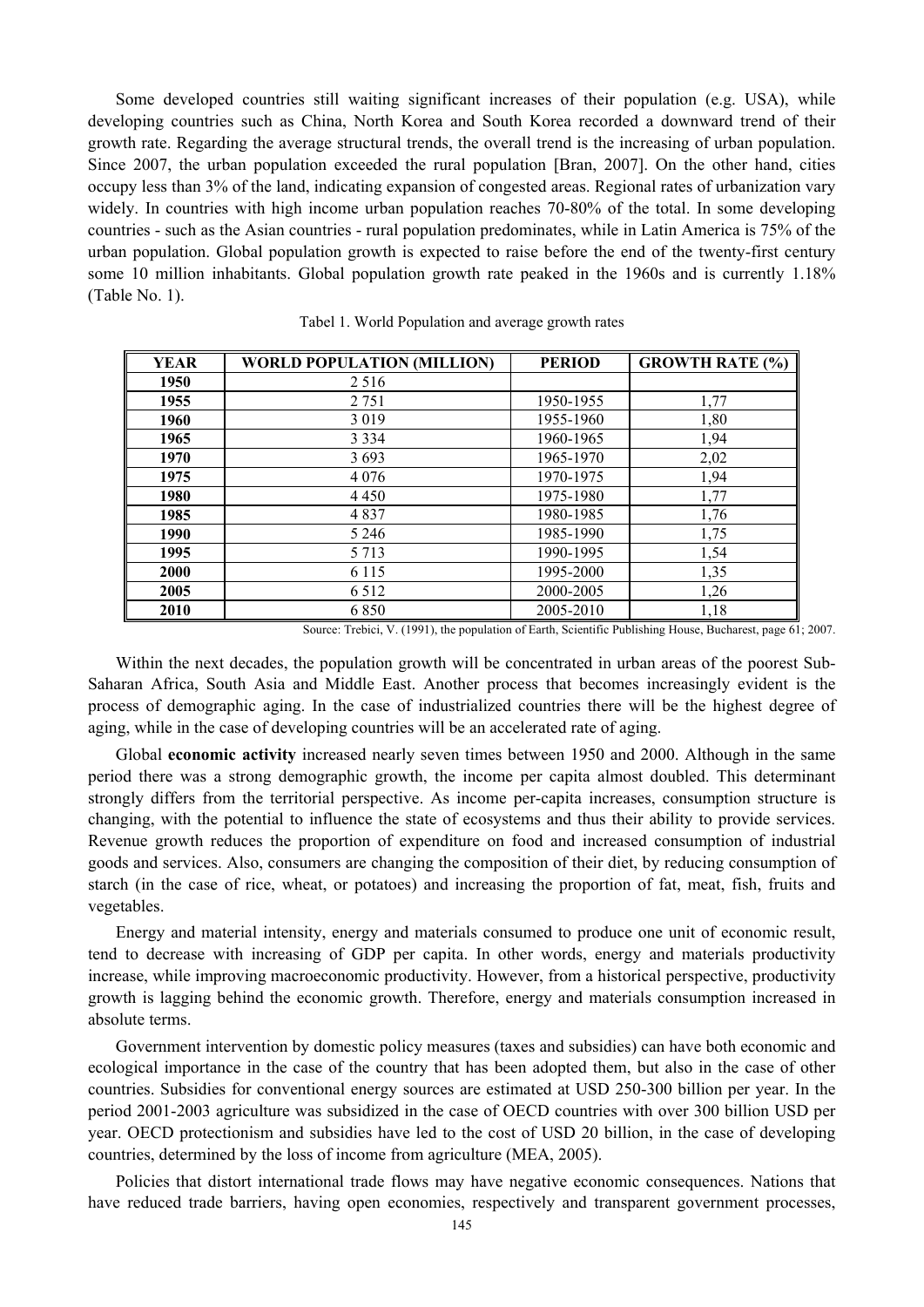tend to have higher rates per capita income. International trade is an important source of economic gains as it allows the exploitation of comparative advantage and accelerates the diffusion of more efficient technologies and practices.

**Socio-political** determinants include forces that influence decision-making, including public participation in decision making, conflict resolution mechanisms, the state's role in relation to the private sector, the level of education and knowledge. In the last fifty years, there have been significant changes in socio-political determinants. This includes reducing the proportion of centralized authoritarian governments and increasing the proportion of democracy. Women's role in society is changing in many countries, the average level of compulsory education increases and civil society action intensifies (involving NGOs and other organizations in decision making).

The trend of institutions' democratization increased the power of local communities, women and poor households. There is an increasing involvement of nations in developing multilateral environmental agreements. The importance of the state in comparison with the private sector - as a supplier of goods and services, employer and as a source of innovation - is in decline.

To understand the **culture and religion** as determinants of ecosystem change, these must be seen in terms of values, beliefs and norms shared by groups of people. In this report, culture determines the individual perception of the world and influences what is important for people and suggests what the proper course of actions would be.

The formulation of generally accepted human behaviors had as starting point - in addition of facts and material evidence, beliefs and assumptions, forming the conception of the origin, organization, purpose and functioning of the universe - an external factor which requires a set of rules. Religion had and continues to exert a strong influence on individual and collective behavior, being the representation of the moral law "creator". Given such a strong influence, it is interesting to note how the human -environment relationship addresses the major religions practiced today.

Anthropocentrism of approaches from different religious cultures vary in significance in terms of "human being – environment" relationship from total domination to egalitarianism. Given the progress of science to identify objective relationships, religious perspective may seem obsolete, especially since the rationality became part of our way of being. However, religious faith should not be neglected. It is built into human conscious and subconscious, so that its influence remains strong today [Ioan, 2010]. The general comparisons of the cultures have not proved useful yet because they fail to capture the major differences of values, beliefs and norms. However, cultural differences have an impact on the direct determinants. Cultural factors can influence consumption patterns becoming a determinant with a decisive importance for the changes recorded in the services ecosystem.

The development and spread of **scientific knowledge and technologies** that exploit this knowledge has deep implications on ecological systems and human welfare. Twentieth century has witnessed great progress in understanding the physical, chemical, biological and social processes and applying this knowledge for the benefit of human being.

The increase of productivity by applying the research results and the new technology is estimated to be responsible for more than a third of the GDP growth in the U.S., the report is more favorable (up to two thirds), when taking into account OECD countries.

Science and technology impact on ecosystem services is most evident in the case of food production. Most of the increase in food production over the last forty years is due to improved yields and not to cultivated area expansion. The yields' benefits in the case of main crops are illustrative in this respect: 208% for wheat, 109% for rice, and 157% for corn.

Unintended effects of technological progress manifests stronger and stronger. This means in most cases, degradation of ecosystem services. The eutrophication accelerated by the use of chemical fertilizers, the occurrence of some extremely contaminated areas (as seen in Box No. 1), waste accumulation, marine fish and mammals populations' diminishing, changing hydrological regime, climate change are just some of the environmental issues that are associated with widespread application range of modern technologies.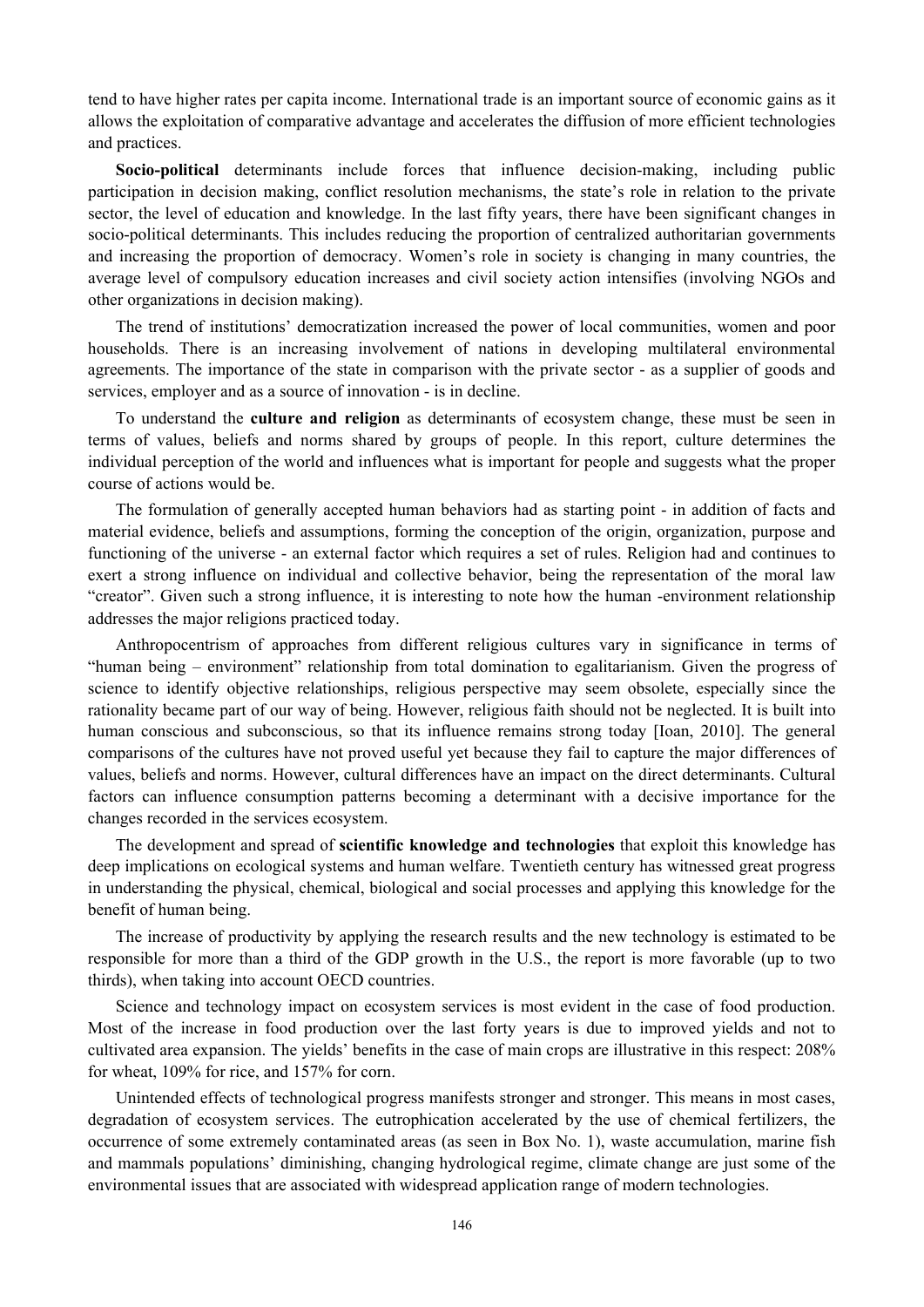Box 1 Contamination with heavy metals - International Benchmarks

- Mercury poisoning *the "Minamata" disease* 
	- Residents of Minamata Bay on the coast of Kumamoto (Japan) have used fish that lived and fed in waters contaminated with mercury. The concentration of mercury reached the toxic level only in the case of the final consumer: the human body
	- Bratsk, Russia: Chikanovskiy was released in 2001, life expectancy 44 years
- Lead poisoning
	- Tianying, China: one of the largest producers of lead, where the lead concentration is 8.5 to 10.0 times the maximum permissible concentrations
	- Haina, The Dominican Republic: a reprocessing facility for lead-based batteries
- Cadmium poisoning, the *"Itai-Itai" disease* ("flaky" bones)
	- Contamination with cadmium within the river basin of Jinzu, Toyama Prefecture;
	- La Oroya, Peru: polymetalic smelter

Source: Blacksmith Institute (2007), The World's Most Polluted Place, www.blacksmithinstitute.org

### **3. Direct Determinants**

For terrestrial ecosystems over the past fifty years the most important direct determinants of ecosystem change is land use change, particularly conversion of land for agriculture and application of new technologies, that have contributed significantly to increasing food supply services, timber and fiber.

Deforestation and forest degradation affect 8.5% of world forests; half of these areas are located in South America. Deforestation and forest degradation were more intense in the case of inter tropical area, although limited data on boreal forests creates difficulties on some global comparisons. About 10% of arid and desert lands of the world are considered degraded; most of these areas are located in Asia. Planted areas are 30% of the land.

For marine ecosystems and their services, the most important direct determinant from the last fifty years has been fishing. Improved fishing technology has made possible the extraction of a considerable marine fish biomass from the marine ecosystem. By some estimates of FAO, mankind has reached the maximum level of biomass that can be extracted without producing significant changes in the ecosystem. For example, in the Gulf of Thailand, there are no animals located on the upper tropic levels; the system is dominated by lower consumers. Research conducted in West Africa and North Atlantic show similar changes. FAO estimates that about half of the monitored fish stocks are exploited at maximum capacity and there is no possibility of increasing catches.

For freshwater ecosystems and their services, depending of region, the most important direct determinants from the last fifty years are the hydrological regime change, invasive species and pollution, particularly nutrient loading? The introduction of invasive exotic species is one of the most important causes of extinction of species in freshwater ecosystems. For example, estuarine waters of North America are strongly invaded by crustaceans and clams; their distribution is largely superimposed on commercial routes.

In the last four decades, excessive loading of nutrients has been shown as one of the strongest determinants of terrestrial, freshwater and sea ecosystems' change. Synthetic production of nitrogen fertilizers is the main determinant of increased food production. Application of nitrogen fertilizers has increased five times since 1960, but yield active substance used by cultivated plants is only 50%, so that half of mobile nitrogen reaches the river system.

Excessive loading of nutrients can cause algae flourishing, diminishing water resources and freshwater eutrophication, reduced oxygenation of coastal ecosystems, emissions of nitrous oxide, which is one of the greenhouse gases and pollution by urban emissions of nitrogen oxides.

Improving nutrient use efficiency can be achieved by technologies that provide greater congruence between crop requirements and the provision of different sources, without reducing farmers' incomes.

Many of ecosystem services is reduced when inland and coastal eutrophication.wwater from the eutrophic lakes is higher treatment costs. In this water fish species frequency decreases with higher commercial value and their use of non-extractable by tourism can decrease dramatically. Smell of decaying algae and the presence of toxins released by blue-green algae turns one of the biggest attractions - the surface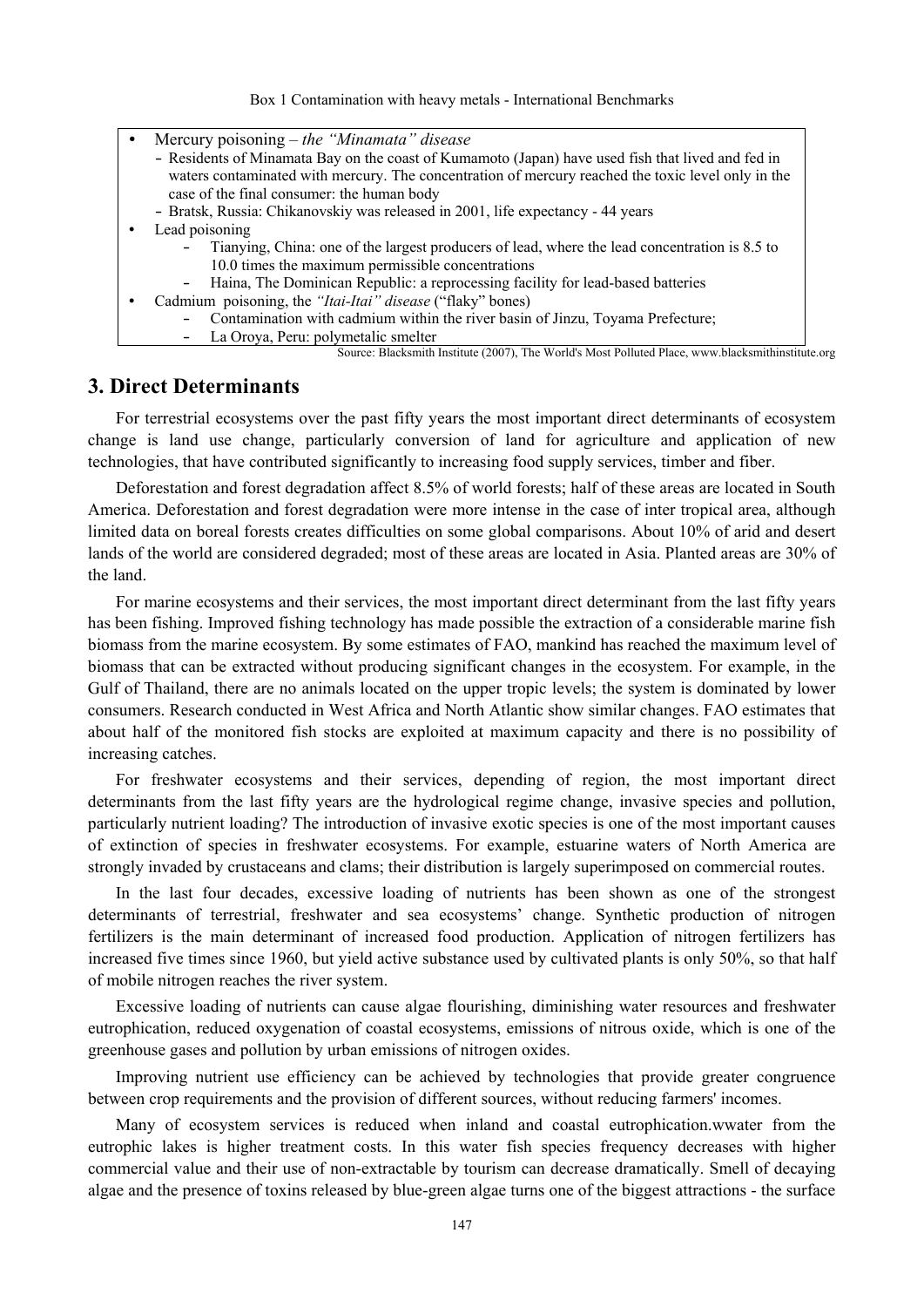of the water - a factor of rejection. Climate change produced in the last century already has a measurable impact on ecosystems. This emphasize the global average temperature has increased by about 0.6 degrees Fahrenheit, changing rainfall distribution in territorial and annual sea levels rise by 0.1 to 0.2 meters and reduce the area covered with ice. In 2010 there were several temperature records. Among these mention that March and May had the highest average temperatures in the history of global monitoring.

Projections for global mean temperature evolution shows that this will increase from 1.4 to 5.8 degrees Celsius by 2100. Changes in rainfall will increase aridity regions already characterized by hydric deficit in this category and will pass new regions, especially in the Mediterranean and temperate area. Also, there will be increases in frequency and intensity of rainfall in other regions. In summary, in point of hydrological climate change can be described as follows: arid regions will become drier and wet regions rainfall will increase. These climate changes will also lead to increased surface geomorphological processes (erosion, landslides, mud leak, etc.). With extreme social implications. Ecological effects of climate change have been identified in certain regions. They appreciate the changes in the distribution of species, livestock populations, highlights the reproductive cycle and migration, the frequency of occurrence of pests and diseases in forest ecosystems.

Biological invasions are another determinant directly affecting ecosystems. The movement of species due to human activity led to a major alteration of the distribution of species *(e.g. container transport, water ballast, air traffic, agriculture and aquaculture).* In some ecosystems, exotic species invasion led to the extinction of native species. For example, the U.S. invasion of exotic species of plants, animals and microbes is considered responsible for reducing 42% of native species on the "red" list. The changed ecosystem services due to biological invasions are affecting particularly agriculture, fisheries and aquaculture, forestry and grazing capacity. On the other hand, exotic species can bring benefits by increasing food production potential.

## **4 The interaction between determinants**

Changing ecosystem services is almost always caused by multiple determinants, which interact with one another. In addition, changes in ecosystem services can have a feedback effect, in turn influencing determinants characteristics. Among these we can mention the formation of new opportunities and constraints for land use, institutional changes in response to perceived and anticipated resource degradation. In fact, it is unrealistic to believe that there is the possibility of building a single conceptual model to capture all these influences. For example, deforestation in humid tropical regions is the result of combined effect of factors such as timber harvesting, cultivating permanent breeding and expanding transport infrastructure. The situation differs strongly from one geographical region to another (as seen in Table 2).

| <b>REGION</b>               | <b>KEY DETERMINANT</b>            |
|-----------------------------|-----------------------------------|
| South-East Asia             | Extensive agriculture             |
| Amazon Basin                | Road Building                     |
| South America – wet meadows | Pasture                           |
| Africa                      | Firewood, subsistence agriculture |

Table No. 2. Differentiation key determinants of deforestation in tropical wet regions

Source: MEA (2005) Ecosystems and Human Well-being: Current State and Trends, Island Press, pp.76.

Regional differences are due to different combination of economic, institutional, technological, cultural and demographic factors, which determine immediate causes of deforestation. Urbanization provides another illustration of the interactions. Although only about 2% of the land covered by buildings, effects on ecosystems are very large cities and experience on larger areas. Three urban change processes appear to be relevant to the changing ecosystem services: urban population growth (urbanization), increase built area (urban growth) and the spread of urban functions in peri-urban areas and linked to it, reducing urban-rural differentiation in terms of population density, price of land (urban sprawl).

## **5. Acknowledgements**